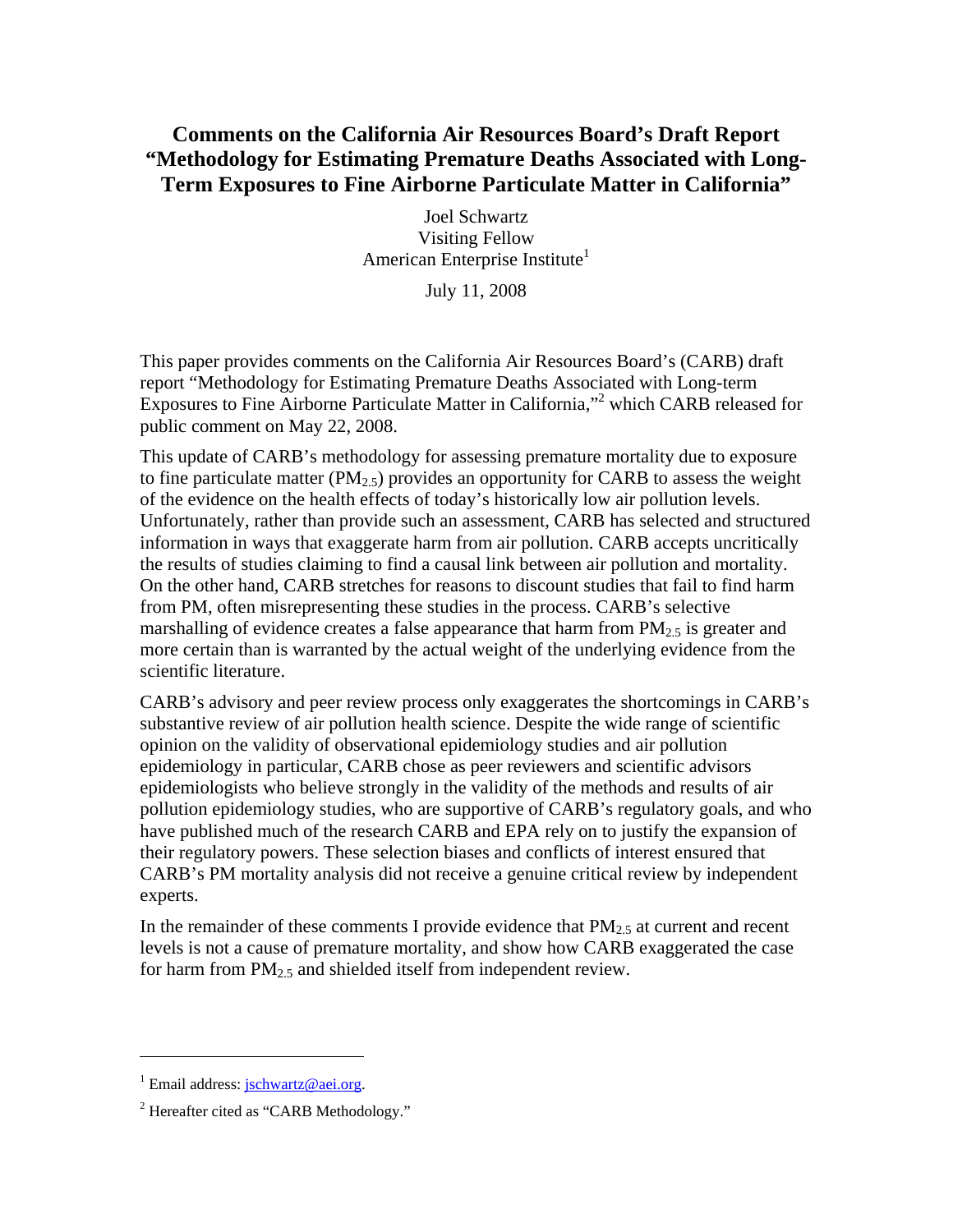## **The Big Picture: Observational Epidemiology Studies Give False Indications of Risk Where No Risk In Fact Exists**

CARB's claim that air pollution at current U.S. levels is killing people rests almost solely on results of observational studies—that is, studies with non-randomly selected groups of people and non-randomly assigned exposures. A number of researchers have provided evidence that observational studies are simply not capable of providing reliable information on the existence of small risks, such as those claimed for air pollution.

The implicit assumption in an observational study is that after researchers have controlled for all known non-pollution factors that might be correlated with pollution levels and health outcomes (e.g., weather, smoking, diet, etc.) any remaining correlation between air pollution and health represents a genuine causal linkage between the two. A wide range of evidence shows that this assumption is false and that observational studies tend to "find" effects where no real effects exist.<sup>3</sup>

Indeed, many prominent epidemiologists are wringing their hands over the widespread problem and embarrassment of spurious health claims from observational epidemiology studies and are questioning whether observational studies are even capable of providing valid evidence on health risks.<sup>4</sup>

Unfortunately, this acknowledgement of the limits of observational studies in the wider community of epidemiologists has had little effect on the relatively insular world of air pollution epidemiologists and the regulators who fund them. Even so, there have been some critiques from within air pollution epidemiology. Here, for example, is one caution on the validity of observational studies of air pollution's health effects:

estimation of very weak associations in the presence of measurement error and strong confounding is inherently challenging. In this situation, prudent epidemiologists should recognize that residual bias can dominate their results. Because the possible mechanisms of action and their latencies are uncertain, the biologically correct models are unknown. *This model selection problem is exacerbated by the common practice of screening* 

t.html?\_r=3&ref=magazine&oref=slogin&oref=slogin&oref=slogin.

<sup>3</sup> S. Begley, "New Journals Bet 'Negative Results' Save Time, Money," *Wall Street Journal*, September 15, 2006, B1, http://online.wsj.com/article\_print/SB115827169620563571.html; J. P. Ioannidis, "Why Most Published Research Findings Are False," *PLoS Med* 2 (2005): e124; J. P. Ioannidis, "Contradicted and Initially Stronger Effects in Highly Cited Clinical Research," *Journal of the American Medical Association* 294 (2005): 218-28; G. Taubes, "Epidemiology Faces Its Limits," *Science* 269 (1995): 164-69; G. Taubes, "Do We Really Know What Makes Us Healthy?" *New York Times*, September 16, 2007, http://www.nytimes.com/2007/09/16/magazine/16epidemiology-

<sup>&</sup>lt;sup>4</sup> S. Ebrahim and M. Clarke, "Strobe: New Standards for Reporting Observational Epidemiology, a Chance to Improve," *International Journal of Epidemiology* 36 (2007): 946-48; S. J. Pocock, T. J. Collier, K. J. Dandreo et al., "Issues in the Reporting of Epidemiological Studies: A Survey of Recent Practice," *BMJ* 329 (2004): 883; G. D. Smith and S. Ebrahim, "Epidemiology - Is It Time to Call It a Day?" *International Journal of Epidemiology* 30 (2001): 1-11; E. Von Elm and M. Egger, "The Scandal of Poor Epidemiological Research," *British Medical Journal* 329 (2004): 868-69.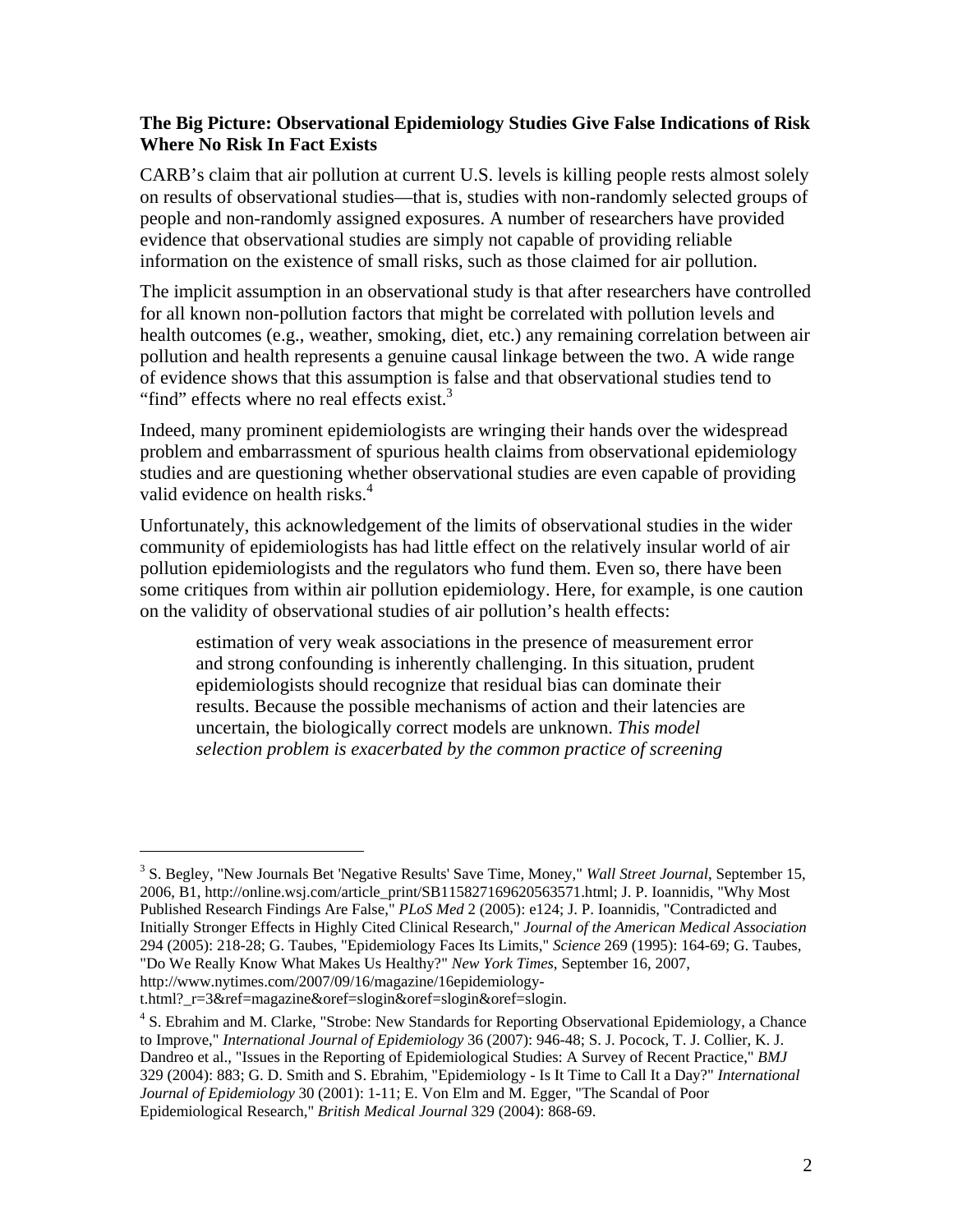#### *multiple analyses and then selectively reporting only a few important results.*<sup>5</sup> (emphasis added)

The highlighted portion is key. Researchers make many subjective choices in developing statistical models relating air pollution to health. Furthermore, the studies are undertaken by regulatory agencies and air pollution health researchers with the explicit goal of finding harm from air pollution. In this environment, researchers tend to choose statistical models that maximize the effect they "expect" or "hope" to find—a problem known as data-mining. As a result, observational studies become statistical fishing expeditions that turn up chance correlations rather than real effects.

An additional bias is that researchers are more likely to seek publication of, and journal editors are more likely to accept for publication studies that find an effect, while studies that don't find any effects end up packed away into filing cabinets. The result is a problem known as "publication bias." The overall result is that the scientific literature includes lots of studies reporting "effects" that aren't real. Once again, even some air pollution epidemiologists have noted the problem:

Publication bias arises because there are more rewards for publishing positive or at least statistically significant findings. It is a common if not universal problem in our research culture. In the case of time-series studies using routine data there are particular reasons why publication bias might occur. One is that the data are relatively cheap to obtain and analyse, so that there may be less determination to publish "uninteresting" findings. The other is that each study can generate a large number of results for various outcomes, pollutants and lags and there is quite possibly bias in the process of choosing amongst them for inclusion in a paper. In the field of air pollution epidemiology, the question of publication bias has only recently begun to be formally addressed.<sup>6</sup>

In many areas of health research, randomized trials—a gold standard methodology that reduces or eliminates the biases inherent in observational studies—can be conducted to test claims made based on observational studies. In such cases, observational studies are routinely contradicted when checked against randomized trials, confirming concerns about data-mining and publication bias. $\frac{7}{1}$ 

In the case of air pollution, ethical and practical concerns make it impossible to do a randomized trial to test whether today's historically low air pollution levels are deadly. But if observational studies are invalid in all other areas of health research, there's no reason to expect them to do any better on air pollution. In fact, we should expect observational air pollution studies to be even less likely to be valid, because the putative

<sup>&</sup>lt;sup>5</sup> T. Lumley and L. Sheppard, "Time Series Analyses of Air Pollution and Health: Straining at Gnats and Swallowing Camels?" *Epidemiology* 14 (2003): 13-4.

<sup>&</sup>lt;sup>6</sup> H. Anderson, R. Atkinson, J. Peacock et al., *Meta-Analysis of Time-Series Studies and Panel Studies of Particulate Matter (Pm) and Ozone* (World Health Organization, 2004), www.euro.who.int/document/e82792.pdf.

<sup>&</sup>lt;sup>7</sup> Begley, "New Journals Bet 'Negative Results' Save Time, Money."; Ioannidis, "Why Most Published Research Findings Are False."; Taubes, "Do We Really Know What Makes Us Healthy?."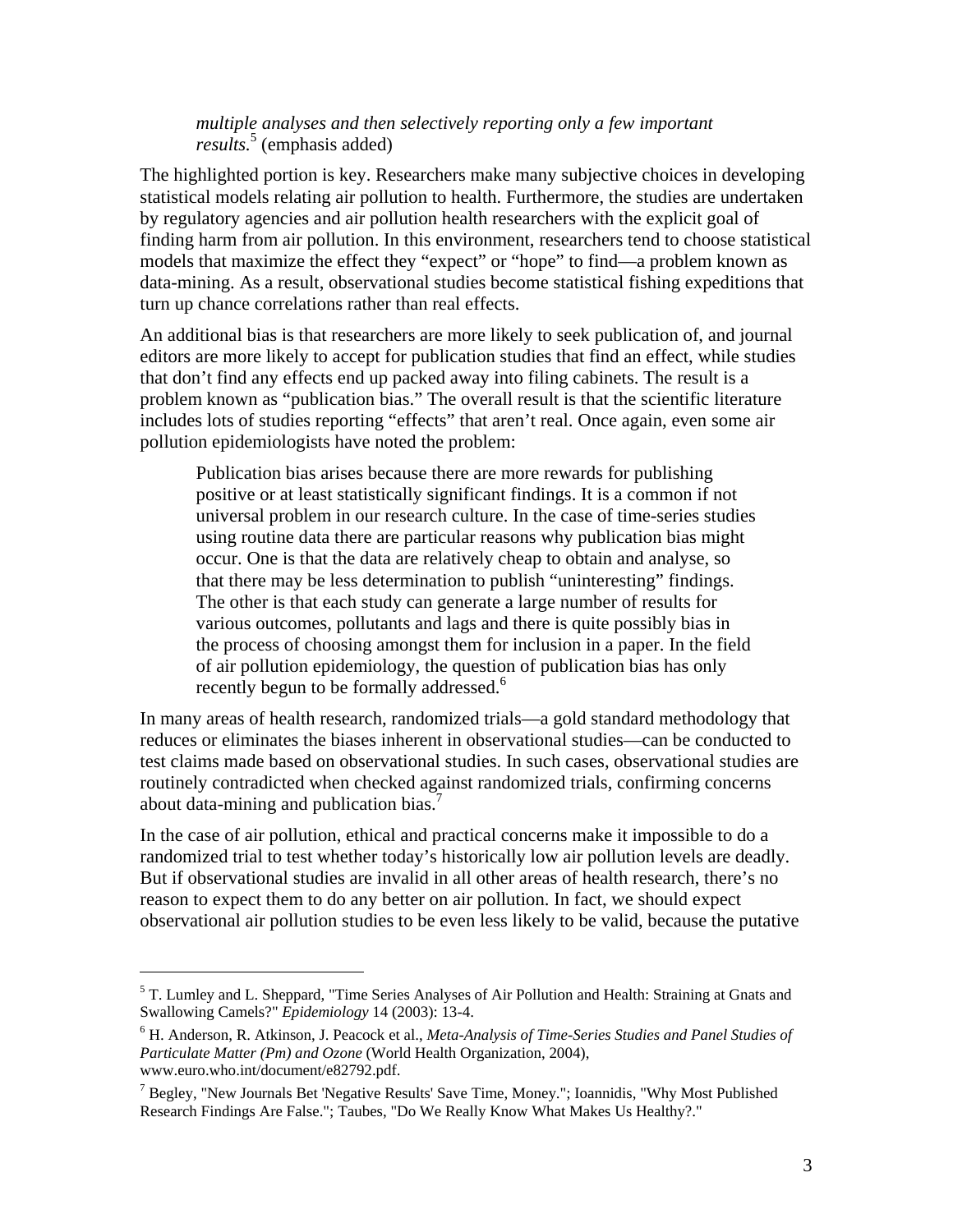effects they claim to be uncovering are much smaller than in observational studies of medical interventions. As a consequence, the results of observational air pollution studies are at even greater risk of being statistical figments rather than real effects.

Readers of CARB's  $PM_{2,5}$  methodology report would have no inkling that the report's conclusions are based on a discredited research methodology. Instead, CARB creates a false impression that observational studies are finding real cause-effect linkages.

## **Direct Evidence of Spurious Results from Air Pollution Cohort Studies**

Although observational air pollution studies in humans can't be checked against randomized trials, we do have some direct evidence that observational studies are producing spurious indications of harm from  $PM_{2.5}$ . Unfortunately, CARB omits this evidence.

CARB considers the American Cancer Society (ACS) study (also known as the Pope Study) and the Harvard Six Cities (HSC) study to provide strong evidence that any amount of particulate matter in the air is deadly. $8$  Both studies assessed the association between long-term  $PM_{2.5}$  exposure and risk of death in different cities around the U.S. CARB states "the primary evidence for  $PM_{2.5}$  mortality C-R [concentration-response] functions comes from multiple analyses from the Harvard Six Cities study…and the ACS cohort study.<sup>9</sup> In fact, based on the most recent reports from these two studies, CARB has *increased* the estimated risk from  $PM_{2.5}$ .<sup>10</sup>

However, reanalyses of the ACS and HSC data have demonstrated the extent to which observational studies can give spurious results when researchers leave out important confounding variables. For example, in a reanalysis by the Health Effects Institute (HEI), when migration rates into and out of various cities over time were added to the statistical model relating PM<sub>2.5</sub> and risk of death, the apparent effect of PM<sub>2.5</sub> dropped by two-thirds and became statistically insignificant.<sup>11</sup> Migration was just one of several confounding factors that diminished or erased the apparent harm from  $PM_{2.5}$ , but that were not accounted for by the original researchers.

Regulators and air pollution epidemiologists (including the HEI researchers who did the reanalysis as well as CARB's and EPA's scientific advisors) have ignored this refutation

<sup>&</sup>lt;sup>8</sup> C. A. Pope, 3rd, M. J. Thun, M. M. Namboodiri et al., "Particulate Air Pollution as a Predictor of Mortality in a Prospective Study of U.S. Adults," *American Journal of Respiratory and Critical Care Medicine* 151 (1995): 669-74; C. A. Pope, 3rd, R. T. Burnett, M. J. Thun et al., "Lung Cancer, Cardiopulmonary Mortality, and Long-Term Exposure to Fine Particulate Air Pollution," *Journal of the American Medical Association* 287 (2002): 1132-41.

<sup>&</sup>lt;sup>9</sup> CARB Methodology, p. 22.

 $10$  M. Jerrett, R. T. Burnett, R. Ma et al., "Spatial Analysis of Air Pollution and Mortality in Los Angeles," *Epidemiology* 16 (2005): 727-36; F. Laden, J. Schwartz, F. E. Speizer et al., "Reduction in Fine Particulate Air Pollution and Mortality: Extended Follow-up of the Harvard Six Cities Study," *American Journal of Respiratory and Critical Care Medicine* 173 (2006): 667-72.

<sup>11</sup> D. Krewski, R. T. Burnett, M. S. Goldberg et al., *Reanalysis of the Harvard Six Cities Study and the American Cancer Society Study of Particulate Air Pollution and Mortality* (Cambridge, MA: Health Effects Institute, July, 2000).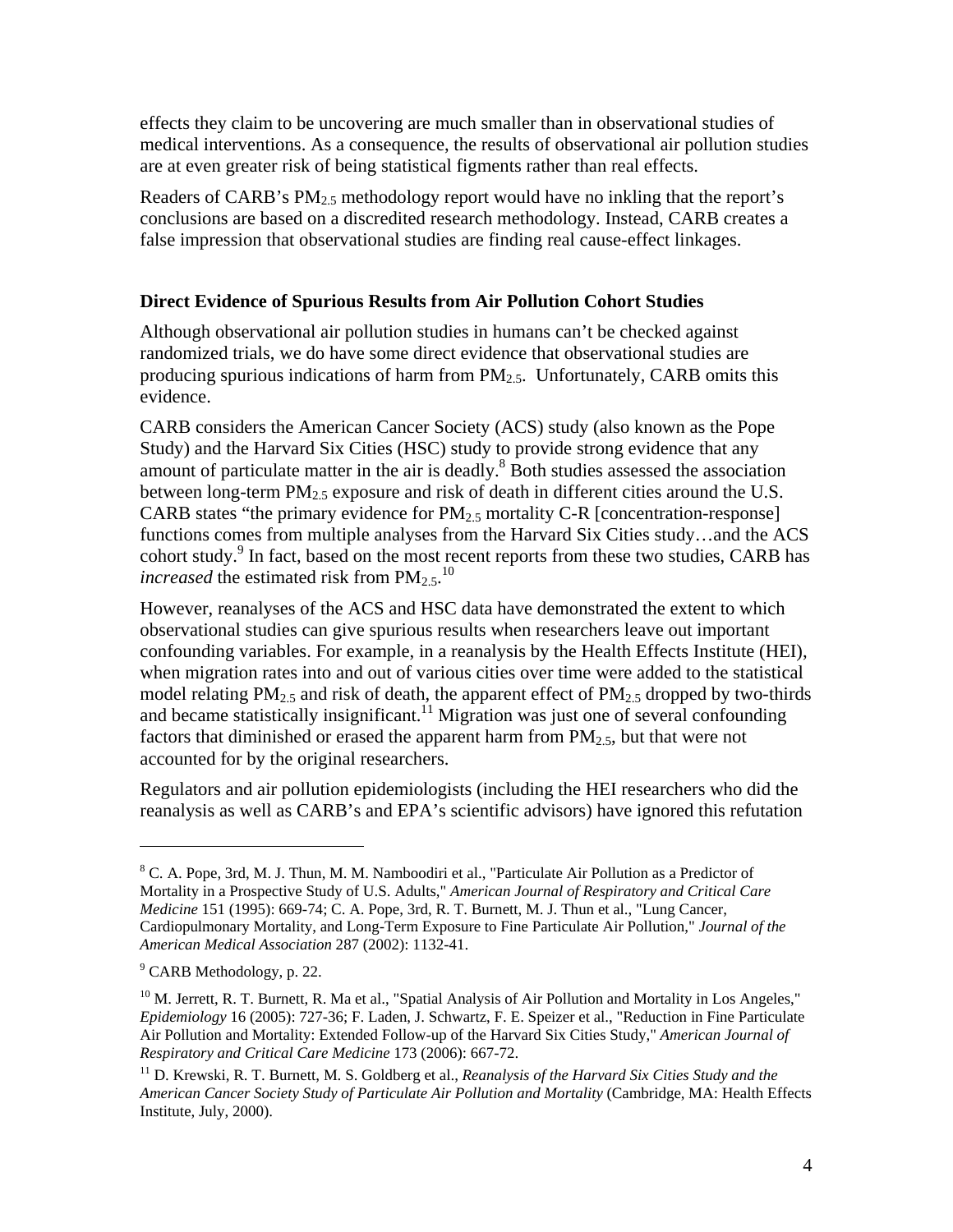of the ACS/Pope results and continue to claim the ACS/Pope study provides proof of harm from air pollution. When discussing the HEI reanalysis of the ACS/Pope study, CARB claims "the adjusted results did not differ substantively from the original findings. The reanalysis demonstrated the robustness of the PM-mortality risk estimates to many alternative model specifications." This claim is simply false, as several HEI sensitivity analyses showed that the original results suffered from confounding. Once the confounding was corrected, the  $PM<sub>2.5</sub>$  association went away.

CARB ignores other inconvenient results from the HEI reanalysis. For example, in addition to a national average association between  $PM_{2.5}$  and mortality, HEI looked at regional variations and reported that  $PM<sub>2.5</sub>$  was not associated with any increase in mortality in California.<sup>12</sup>

The Harvard Six Cities results also turned out to be sensitive to changes in the statistical model. For example, the HSC did not account for differences in physical activity levels among the cities in the study. It later turned out that physical activity and  $PM_{2.5}$  levels were inversely correlated, so the ostensible effect of  $PM_{2.5}$  could instead have been due to confounding. $^{13}$ 

#### **The Big Picture: No Harm from PM2.5 in Animal Studies**

 $\overline{a}$ 

Animal studies provide a further check on the validity of observational epidemiology studies. If air pollution at today's low ambient levels is deadly to people, then we would expect that much higher levels of air pollution would kill at least some laboratory animals. However, researchers have been unable to kill various species of animals even with air pollution at levels many times greater than are ever found in ambient air. A recent review of particulate matter toxicology concluded, "It remains the case that no form of ambient PM—other than viruses, bacteria, and biochemical antigens—has been shown, experimentally or clinically, to cause disease or death at concentrations remotely close to US ambient levels."<sup>14</sup> If high levels of  $PM<sub>2.5</sub>$  can't kill several different species of animals, it's unlikely that low levels of  $PM<sub>2.5</sub>$  are killing people.

CARB implies that Sun et al. (2005) provides direct toxicological evidence of harm from  $PM_{2.5}$  at real-world ambient levels.<sup>15</sup> Sun et al. claimed to have uncovered a direct causeand-effect relationship between current  $PM_{2.5}$  levels and heart disease, especially along with a high-fat diet, based on a study of mice. Both researchers and the media hailed this

<sup>&</sup>lt;sup>12</sup> See Figure 21, p. 197 of the HEI report. Note that relative risks were below 1.0 (i.e., no increase in mortality due to  $\overrightarrow{PM}_{2.5}$ ) in all of California. Ibid.

<sup>&</sup>lt;sup>13</sup> F. W. Lipfert, "Estimating Air Pollution-Mortality Risks from Cross-Sectional Studies: Prospective Vs. Ecologic Study Designs," Health and Regulatory Issues, Proceedings of the International Specialty Conference, Air and Waste Management Association, 1995.

<sup>&</sup>lt;sup>14</sup> L. C. Green and S. R. Armstrong, "Particulate Matter in Ambient Air and Mortality: Toxicologic Perspectives," *Regulatory Toxicology and Pharmacology* 38 (2003): 326-35.

<sup>&</sup>lt;sup>15</sup> CARB Methodology, p. 17. Q. Sun, A. Wang, X. Jin et al., "Long-Term Air Pollution Exposure and Acceleration of Atherosclerosis and Vascular Inflammation in an Animal Model," *Journal of the American Medical Association* 294 (2005): 3003-10.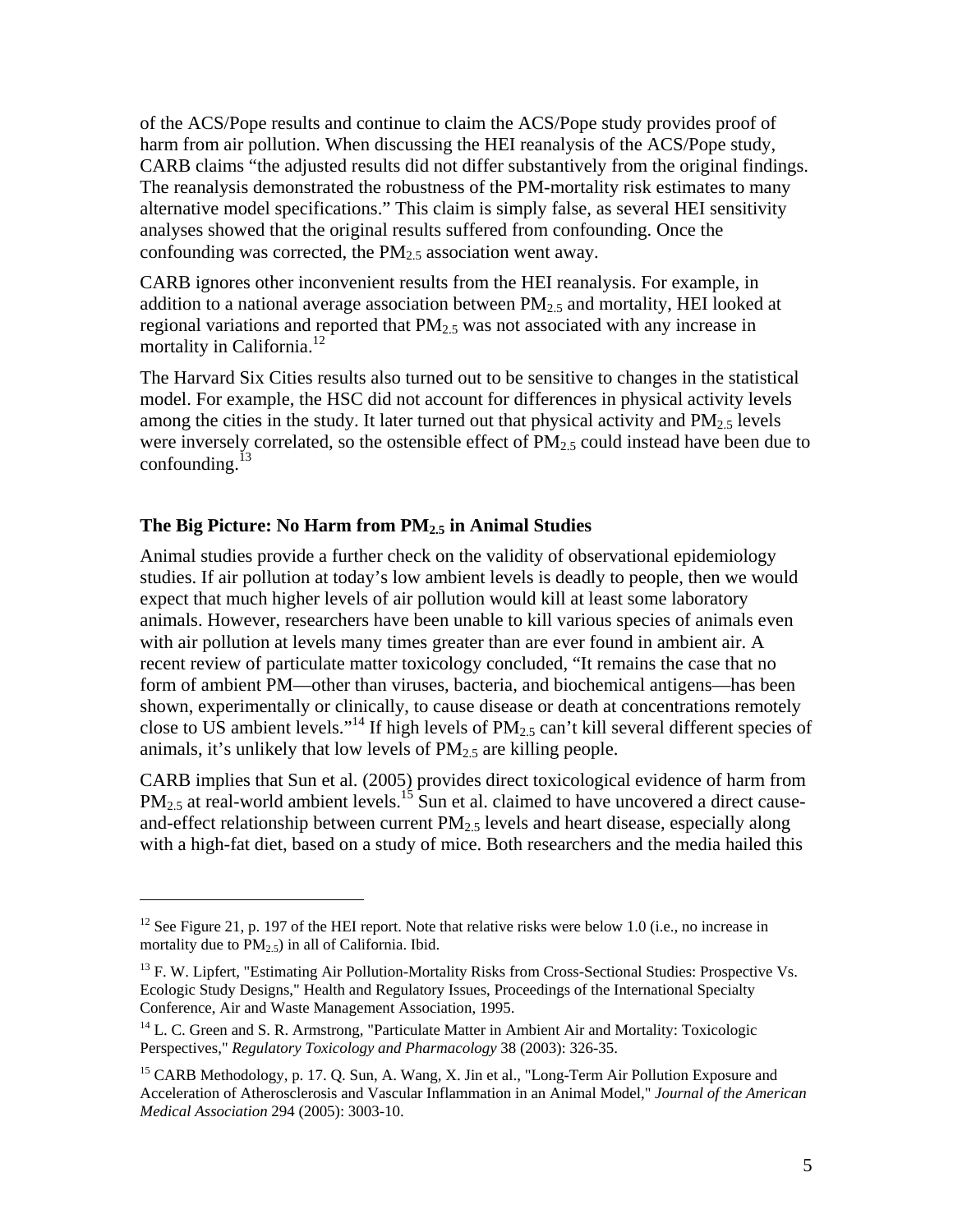study as providing proof, previously lacking in animal studies, that air pollution is causing heart disease, and therefore premature death, in humans.

In fact, the Sun et al.'s study had nothing to do even with real mice, much less with people. Sun et al. used mice genetically engineered to be lacking a blood lipid/cholesterol regulation system. These mice had 14 times the cholesterol levels of normal mice. For comparison, only about one in 500 American males has cholesterol of even twice the national average and virtually no human has cholesterol greater than four times the average. The very reason for using such unrealistic mice is that even massive  $PM_{2.5}$  doses don't cause heart disease in normal mice. In addition, although the researchers claimed their  $PM_2$ , doses were similar to real world doses, the acute doses were in fact substantially higher than even the highest real world exposures.<sup>16</sup>

## **CARB Mischaracterizes Cohort Studies that Do Not Find Harm from PM2.5**

Two cohort studies did not find harm from  $PM<sub>2.5</sub>$  Rather than contend with this evidence against harm from  $PM<sub>2.5</sub>$ , CARB instead mischaracterizes the studies' methods and results, creating a false impression that the studies are irrelevant or invalid.

The Veterans study assessed the association between  $PM<sub>2.5</sub>$  and mortality risk from 1976-2001 in a cohort of 70,000 male U.S. veterans with high blood pressure.<sup>17</sup> The study reported that higher PM2.5 was associated with a statistically significant *decrease* in risk of death.

CARB claims "Overall, in the VA analyses, effect estimates to various measures of PM were unstable and not robust to model selection, time windows used, or various other analytic decisions."<sup>18</sup> Even if this were true, the criticism applies equally to the ACS/Pope and Six Cities cohorts. As already noted, in the ACS/Pope cohort the ostensible effect of  $PM_2$ <sub>5</sub> disappeared when additional confounding factors were considered, including migration, sulfur dioxide, and several others. The ACS/Pope results also feature several biologically implausible results. For example,  $PM_{2.5}$  appeared to kill men, but not women; those who said they were moderately active, but not those who said they were very active or sedentary.<sup>19</sup> These biologically implausible patterns suggest the correlation of  $PM_{2.5}$  and mortality was a statistical figment rather than a real causal effect.

<sup>&</sup>lt;sup>16</sup> For a more detailed demonstration of why Sun et al. is irrelevant for assessing health risks in mice or people see J. Schwartz, *Air Pollution and Health: Do Popular Portrayals Reflect the Scientific Evidence?*  (Washington, D.C.: American Enterprise Institute, May 2006),

http://www.joelschwartz.com/pdfs/AirPoll\_Health\_EPO\_0506.pdf.

 $17$  F. W. Lipfert, J. D. Baty, J. P. Miller et al., "PM2.5 Constituents and Related Air Quality Variables as Predictors of Survival in a Cohort of U.S. Military Veterans," *Inhalation Toxicology* 18 (2006): 645-57; F. W. Lipfert, H. M. Perry, J. P. Miller et al., "The Washington University-EPRI Veterans' Cohort Mortality Study," *Inhalation Toxicology* 12 (suppl. 4) (2000): 41-73; F. W. Lipfert, R. E. Wyzga, J. D. Baty et al., "Traffic Density as a Surrogate Measure of Environmental Exposures in Studies of Air Pollution Health Effects: Long-Term Mortality in a Cohort of Us Veterans," *Atmospheric Environment* 40 (2006): 154-69.

<sup>&</sup>lt;sup>18</sup> CARB Methodology, p. 8.

<sup>&</sup>lt;sup>19</sup> Pope, Burnett, Thun et al., "Lung Cancer, Cardiopulmonary Mortality, and Long-Term Exposure to Fine Particulate Air Pollution."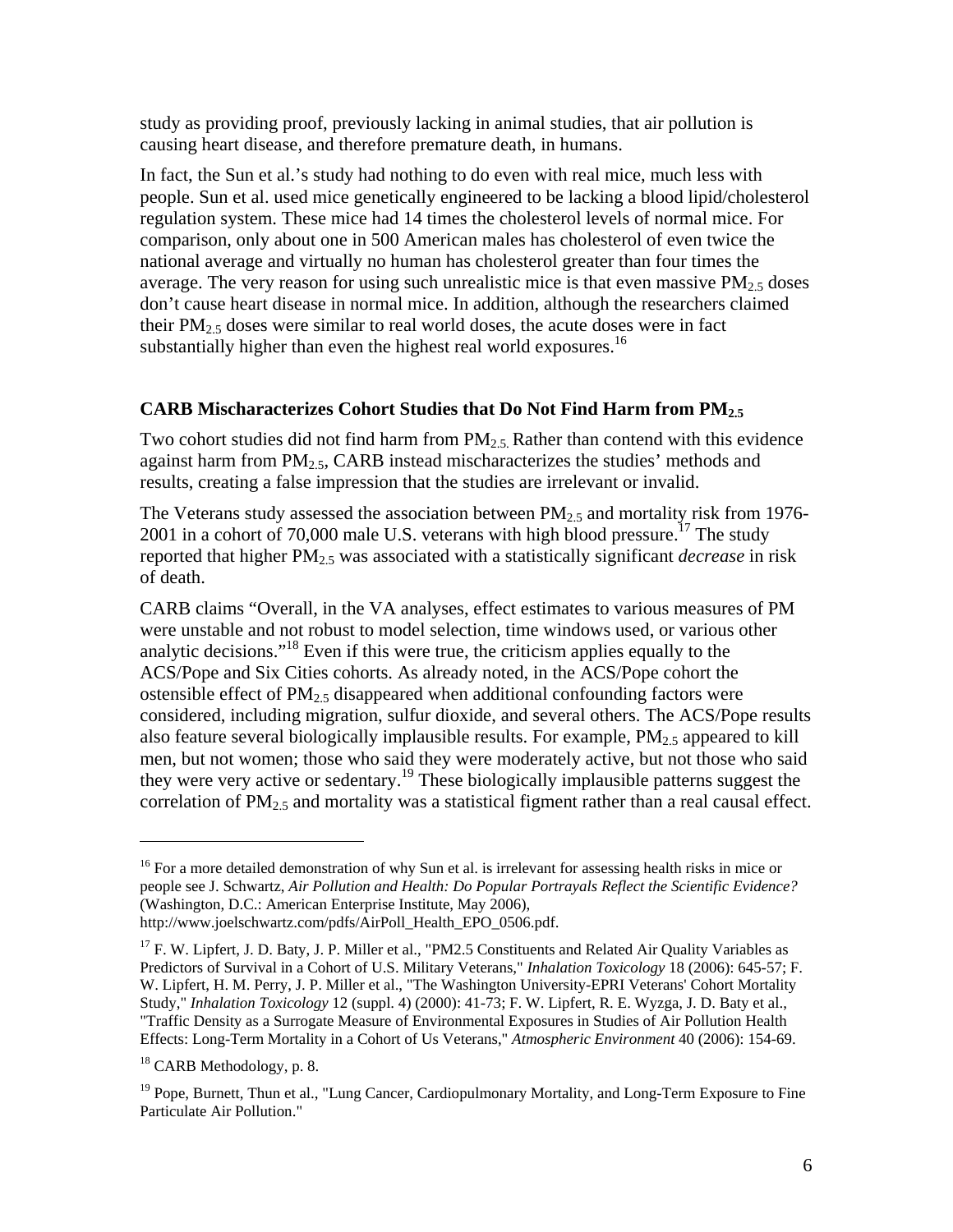The most recent report on the ACS/Pope cohort also reports results that are "not robust to model selection." CARB highlights Jerrett et al. (2005) because it ostensibly found greater risks from  $PM_{2.5}$  than were reported in the original ACS/Pope studies.<sup>20</sup> CARB ignores the fact that the relative risk from  $PM_{2.5}$  became statistically insignificant in the models that had the most extensive controls for confounding.

In any case, the Veterans results are not in fact unstable. The study has consistently found that higher  $PM<sub>2.5</sub>$  is associated with either no mortality or lower mortality. The Veterans study did however find that whatever the effects of  $PM_{2.5}$ , they are decreasing with time. Perhaps CARB mistook this decline for "instability." Ironically, the ACS/Pope study also suggests that  $PM_{2.5}$  effects are decreasing with time (though Pope et al. never say so explicitly).

For the 1982-89 follow-up period, Pope et al. (1995) reported a nationwide average relative risk (RR) of 1.069 per 10  $\mu$ g/m<sup>3</sup> PM<sub>2.5</sub>. However, for the 1982-98 follow-up period Pope et al. (2002) reported an RR of 1.04. Although the authors never say so explicitly, this means that the RR declined between the 1982-89 and 1990-98 follow-up periods. Based on data provided in the two papers, one can calculate that the RR for 1990-98 was about 1.019, and is statistically insignificant. Thus, even on its own terms, the ACS/Pope study suggests that any harm from  $PM_{2.5}$  that might have existed 20 or 30 years ago has now disappeared.

CARB also discounts the Veterans study based on the claim that the cohort is not representative of Californians. CARB states "As our objective is to derive a relative risk applicable to the general population of California, it is important to use studies that have a similar at-risk population. This criterion would eliminate direct application of studies like the Washington University-EPRI Veterans Cohort…which focused on male military veterans under treatment for hypertension, with 81 percent current or former smokers."<sup>21</sup>

CARB's objection is particularly ironic because the Veterans cohort has exactly the characteristics CARB would normally look for in an air pollution health study. It has the largest percentage of minorities of any cohort in an air pollution mortality study (35 percent African American). The high minority component dovetails with CARB's goal of ensuring that air pollution doesn't disproportionately harm minorities.

The men in the cohort also had high blood pressure, which should have made them *more* susceptible to any harm from air pollution, when compared with the general population. CARB's goal is to set standards that protect even the most "sensitive" groups, and the Veterans cohort *is* a sensitive group. Instead, CARB focuses on the mainly white, middle class ACS cohort and on the Harvard Six Cities cohort, which did not even include people in California.

CARB also gives short shrift to Enstrom (2005), which reported on the association of  $PM_{2.5}$  and mortality in cohort of 36,000 elderly Californians from 1973-2002.<sup>22</sup> The study

 $^{20}$  Jerrett, Burnett, Ma et al., "Spatial Analysis of Air Pollution and Mortality in Los Angeles."

 $^{21}$  CARB Methodology, p. 21.

 $^{22}$  J. E. Enstrom, "Fine Particulate Air Pollution and Total Mortality among Elderly Californians, 1973-2002," *Inhalation Toxicology* 17 (2005): 803-16.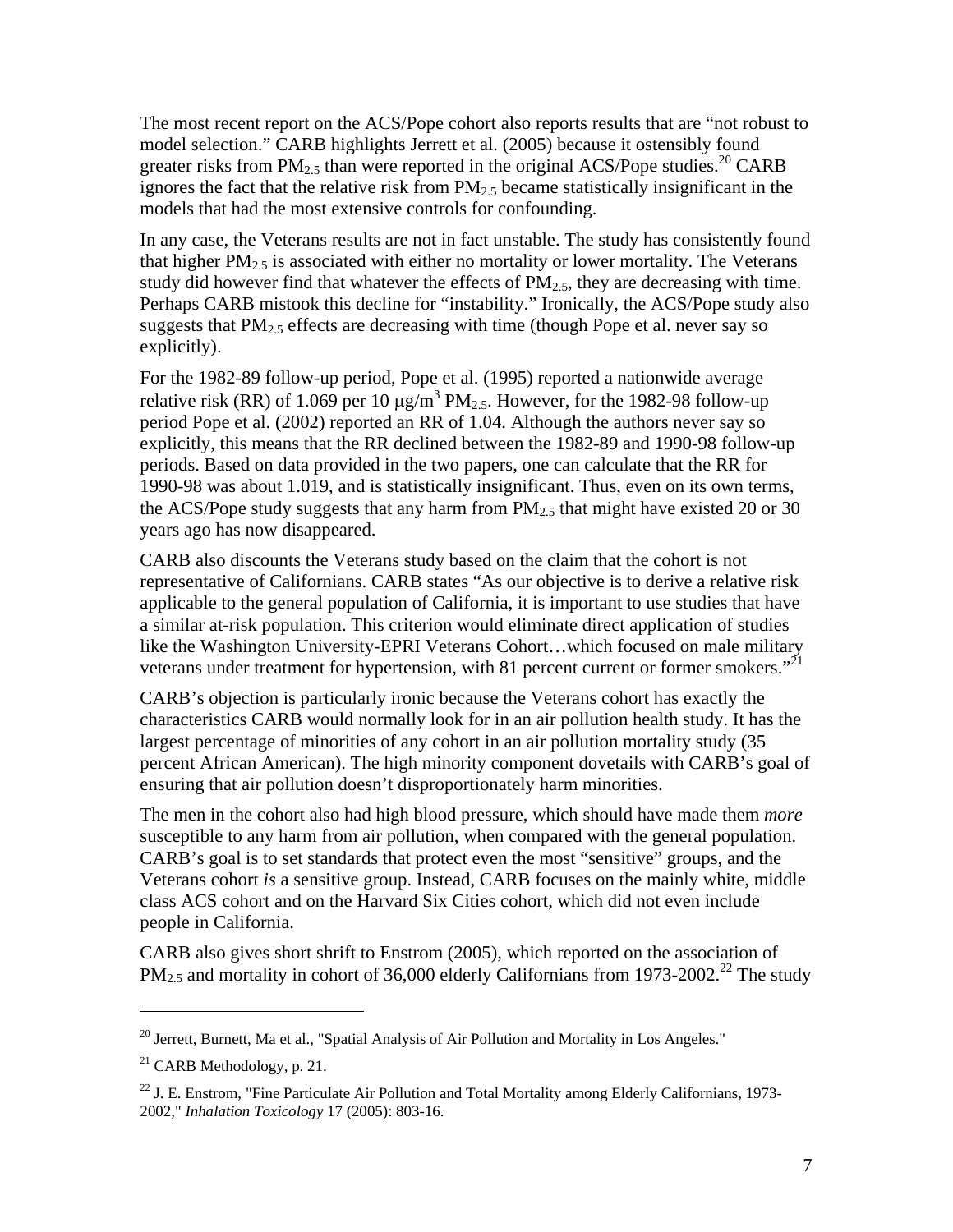found that  $PM_{2.5}$  was not associated with any increase in mortality risk after the early 1980s. In discounting the Enstrom results, CARB states "the Enstrom (2005) study of elderly Californians neither adequately controlled for smoking nor adjusted for exposure to environmental tobacco smoke, two factors that could significantly alter the effect of PM exposures on premature death. Further, exposure misclassification is another issue of concern. In Entrom's [sic] study,  $PM<sub>2.5</sub>$  was assigned on the basis of data from just a few monitoring sites and at times on very few measurements (Brunekreef 2006). No discussion was provided as to the representativeness of sites. $123$ 

CARB cites a letter to the editor by Brunekreef and Hoek (2006) to support its discounting of Enstrom.24 But Brunekreef and Hoek's claims are either mistaken or apply equally well to studies that claim to find harm from  $PM_{2.5}$ . For example, CARB says of Enstrom (2005) "PM<sub>2.5</sub> was assigned on the basis of data from just a few monitoring sites and at times on very few measurements." In fact, Enstrom used data from the Inhalable Particulate Network (IPN), a special  $PM<sub>2.5</sub>$  monitoring network EPA set up during 1979-83. These are the only data on PM2.5 available from that time. Furthermore, *the Pope/ACS study used this exact same IPN data*. Thus, if Enstrom's study is invalid because of problems with the  $PM_{2.5}$  data then the ACS/Pope study is likewise invalid. Indeed, one could level the same critique at the Harvard Six Cities study, which set up  $PM_{2.5}$  monitors especially for the study, but only one monitor per city.

CARB is also incorrect in claiming that Enstrom did not adequately control for smoking. Enstrom included controls for smoking status both at study entry in 1959 and in 1972, just before the follow-up period began. Enstrom did not adjust for exposure to environmental tobacco smoke, but as he points out "No control for environmental tobacco smoke (ETS) was necessary because a separate study showed that ETS was not related to mortality among the never smokers in this cohort.<sup> $25$ </sup>

CARB also asserts of Enstrom (2005) "Yet another issue is the long time passed since enrollment (1959) and follow-up (1973- 2002), which must have been associated with many changes in diet, smoking, occupation, etc., factors for which the authors could not adequately control." This claim is misleading. Smoking status was ascertained not only at entry to the study in 1959, but also in 1972 at the beginning of the follow-up period. Smoking is the single largest factor affecting health and CARB is simply mistaken in claiming that Enstrom did not control for it.

CARB's criticism also applies equally well to the cohort studies that CARB lauds. In the Pope/ACS study, the controls for smoking, diet, etc. were based on data collected at entry to the study in 1982. Thus, this study also fails to capture any changes in status or behavior that occurred after entry to the study.

 $23$  CARB Methodology, p. 22.

 $^{24}$  B. Brunekreef and G. Hoek, "A Critique Of "Fine Particulate Air Pollution and Total Mortality among Elderly Californians, 1973-2002" By James E. Enstrom," *Inhalation Toxicology* 18 (2006): 507-8.

<sup>&</sup>lt;sup>25</sup> J. E. Enstrom, "Response To "A Critique of 'Fine Particulate Air Pollution and Total Mortality among Elderly Californians, 1973-2002" by Bert Brunekreef, PhD, and Gerard Hoek, PhD," *Inhalation Toxicology* 18 (2006): 509-14.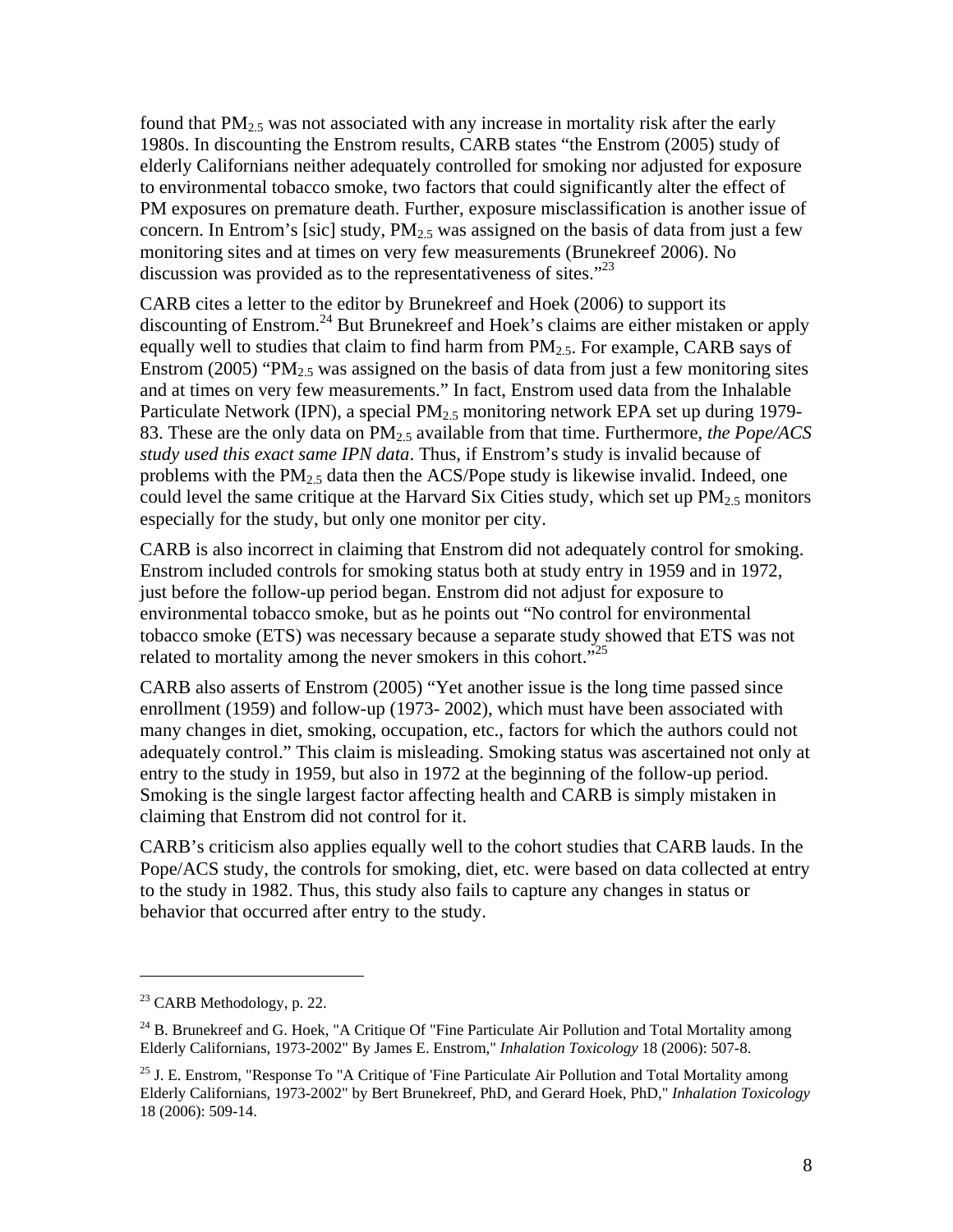CARB's critique of Enstrom is also an extreme case of selective citation. Although CARB cites Brunekreef and Hoek's (2006) critique of Enstrom (2005), CARB omits Enstrom's response, which refutes Brunekreef and Hoek's claims.<sup>26</sup>

Overall, CARB stretches for ways to discount the results of studies that fail to find harm from  $PM_{2.5}$ , while ignoring the shortcomings and inconsistencies of studies that do claim to find harm from  $PM_{2.5}$ . In the final version of the report, CARB must do a far better effort of providing realistic and honest reviews of the evidence, regardless of whether than evidence is congenial to CARB's bureaucratic interests.

#### **EPA's Expert Elicitation Should Not Be Taken Seriously**

EPA recently completed an "Expert Elicitation" on particulate matter health effects.<sup>27</sup> The Expert Elicitation included 12 scientists, most with expertise in air pollution epidemiology and others with expertise in toxicology and medicine. The experts reviewed a wide range of studies on air pollution and health and sat for several hours of interviews during which they gave their expert opinions on the health effects of particulate matter air pollution, and in particular their opinion on the exposure-response relationship between PM levels and risk of premature mortality. CARB places great weight on Expert Elicitation's results, concluding "In summary, it is appropriate to rely on the U.S. EPA experts' judgments for California's specific risk assessments."<sup>28</sup>

Both EPA and CARB create the impression that the scientists EPA chose for the expert elicitation provided an independent and unbiased evaluation of PM health effects. But the Expert Elicitation was in fact vitiated by selection biases and conflicts of interest. CARB states that the "Experts relied upon a core set of cohort epidemiology studies to derive their quantitative estimates, mainly those associated with the ACS [American Cancer Society] and [Harvard] Six Cities cohorts."<sup>29</sup> But of the 12 experts, six are co-authors of these studies, meaning they were giving their expert opinion on their own research.<sup>30</sup> One of the experts is the chief air pollution epidemiologist at the California Environmental Protection Agency. Most, perhaps all of the researchers are heavily funded by EPA and/or CARB to do the research that EPA and CARB then use to justify expansion of their regulatory authority. Among epidemiologists skeptical of a link between low-level and pollution and mortality, none were included in the Expert Elicitation.

1

 $26$  Ibid.

<sup>27</sup> Industrial Economics, *Expanded Expert Judgment Assessment of the Concentration-Response Relationship between PM2.5 Exposure and Mortality, prepared for the U.S. Environmental Protection Agency* (Washingon, D.C.: September 21, 2006); H. A. Roman, K. D. Walker, T. L. Walsh et al., "Expert Judgment Assessment of the Mortality Impact of Changes in Ambient Fine Particulate Matter in the U.S," *Environmental Science and Technology* 42 (2008): 2268-74.

 $28$  CARB Methodology, p. 23.

 $29$  CARB Methodology, p. 17.

 $30$  For example, of the 12 experts, C. Arden Pope, Daniel Krewski, Kazuhiko Ito, and George Thurston authored papers on the ACS study. Joel Schwartz, Douglas Dockery, and Pope authored papers on the Harvard Six Cities study.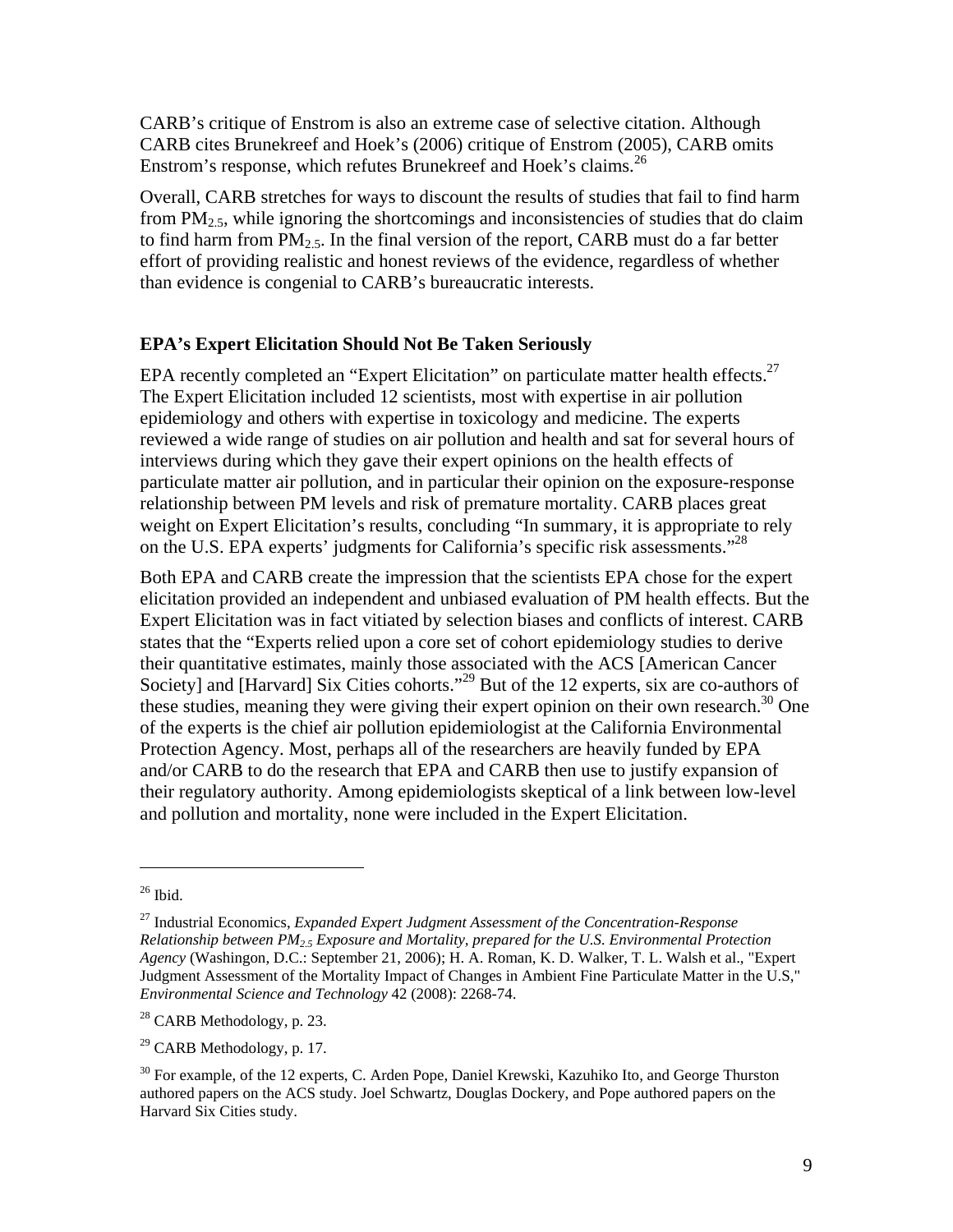Clearly, the Expert Elicitation did not come close to providing independent and unbiased analysis. Rather, the study design inherently ensured that it would confirm EPA's preconceptions and regulatory goals, rather than uncover realistic information on air pollution health effects. The Expert Elicitation is not an appropriate guide upon which to make scientific judgments or inform regulatory policy and CARB should remove the Expert Elicitation's results from the Methodology report.

## **CARB Should Commission Genuinely Independent Reviews of Its Analysis**

CARB's own advisory and peer review process suffers from a similar lack of independence and conflict of interest. To ensure that CARB's report receives a genuine critical evaluation before its release, CARB should include among its advisors and peer reviewers (1) epidemiologists who have provided evidence against the existence of a causal association between air pollution and mortality, (2) epidemiologists who have evaluated the validity of observational methods for assessing the existence of small risks, and (3) researchers who are not air pollution epidemiologists, but who are expert in the mathematical techniques used in air pollution epidemiology, and of assessing the realworld validity of causal inferences based on those techniques—for example, econometricians, statisticians, and researchers in other sub-fields of risk factor epidemiology.

EPA's Expert Elicitation and CARB's advisory and review process are cases of the emperor asking his tailors to judge the quality of his clothes. It is time for the emperors of air pollution regulation to expand their circle of advisors.

## **Additional Errors and Mischaracterizations**

**Dutch cohort study.** According to CARB, even studies that find no harm from PM, nevertheless lend support to CARB's claim of a PM-mortality link. Here is CARB's description of results from a Dutch study of PM and mortality:

A more recent study on the same [Dutch] Cohort, Beelen et al. (2008), reinforces the conclusions of the pilot study. The authors found a positive association between traffic intensity on the nearest roadway to the subject's residence and death rate. They also confirmed the link between interpolated BS [black smoke] concentrations and cardiopulmonary mortality. *While the associations between pollutants and mortality in this study were not statistically significant, the authors' methodology was very careful, and their results lend convincing support to the link between premature death and PM.*<sup>31</sup> [emphasis added]

In other words, Beelen et al. did not find a statistically significant association between particulate matter and mortality and CARB believes Beelen et al. used a "very careful" methodology. Yet CARB still claims that this study "lend[s] convincing support to the link between premature death and PM."

<u>.</u>

 $31$  CARB Methodology, p. 8.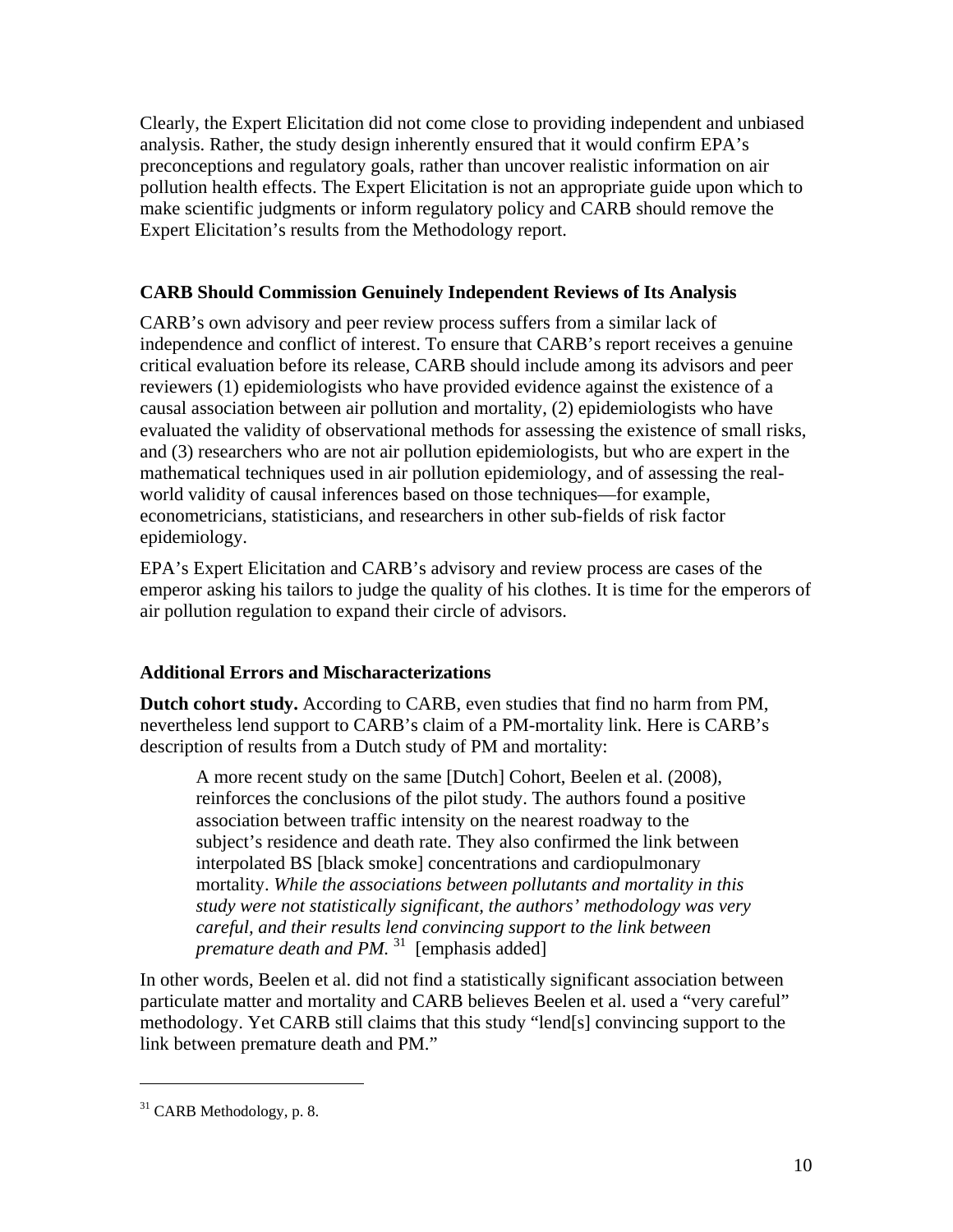CARB should adjust its Methodology report to reflect the lack of support for  $PM_{2.5}$ effects in this study.

**Dublin coal-ban study.** The city of Dublin, Ireland in 1990 banned to use of soft (bituminous) coal for home heating and cooking, which resulted in a large drop in black smoke levels, particularly in winter. A study in the *Lancet* concluded that the coal ban caused a reduction in premature mortality.<sup>32</sup> CARB singles out this report as an intervention study that provides evidence that declines in PM2.5 cause declines in mortality.

The Dublin study clams to demonstrate that premature mortality decreased due to PM reductions that resulted from Dublin's ban on the burning of bituminous coal on September 1, 1990. However, there was a large spike in mortality in winter 1990, just before the ban went into effect. This could have created the appearance that the drop in mortality after the coal ban was due to the reduction in black smoke due to the coal ban, even if the coal ban had nothing to do with it.

The authors controlled for flu outbreaks in their model using an indicator variable, and one of the five flu outbreaks during the study period did occur during winter 1990. But it is clear from the data that the mortality spike is not mainly a result of the flu outbreak. First, the winter 1990 mortality spike occurred for all causes of death, whereas only cardiovascular and respiratory deaths were anomalously high during other flu outbreaks. Second, the winter 1990 mortality anomaly was much greater than during other flu outhreaks.<sup>33</sup>

Even if the Dublin results are taken to have found a causal relationship between lower air pollution and fewer deaths, it's not clear that it has any lessons for air pollution in California. First, the study was based on black smoke levels in Dublin, which went from winter-average levels of 85  $\mu$ g/m<sup>3</sup> before the coal ban down to 22  $\mu$ g/m<sup>3</sup> after. Annualaverage levels went from 50  $\mu$ g/m<sup>3</sup> down to 15  $\mu$ g/m<sup>3</sup>. These are for black smoke alone, rather than total  $PM_{2.5}$ , so total  $PM_{2.5}$  levels would have been even higher. The study is thus based on much higher average  $PM_{2.5}$  levels than the levels of the federal or California PM2.5 standards.

In addition, the study used outdoor black smoke levels as the exposure variable. But the coal was being used for home space and water heating. Indoor PM exposures would therefore have been much higher than even the already-large outdoor exposures, further increasing the exposure levels when compared with current U.S. standards, especially given that people spend most of their time indoors, especially during winter when indoor  $PM<sub>2.5</sub>$  levels would have been highest.

<sup>&</sup>lt;sup>32</sup> L. Clancy, P. Goodman, H. Sinclair et al., "Effect of Air-Pollution Control on Death Rates in Dublin, Ireland: An Intervention Study," *Lancet* 360 (2002): 1210-4.

 $33$  It is also worth noting that the authors didn't actually have any data on flu outbreaks in Ireland. Instead, they assumed that a flu outbreak was occurring in any 14-day moving window in which the national mortality rate due to influenza or pneumonia was above the 95<sup>th</sup> percentile.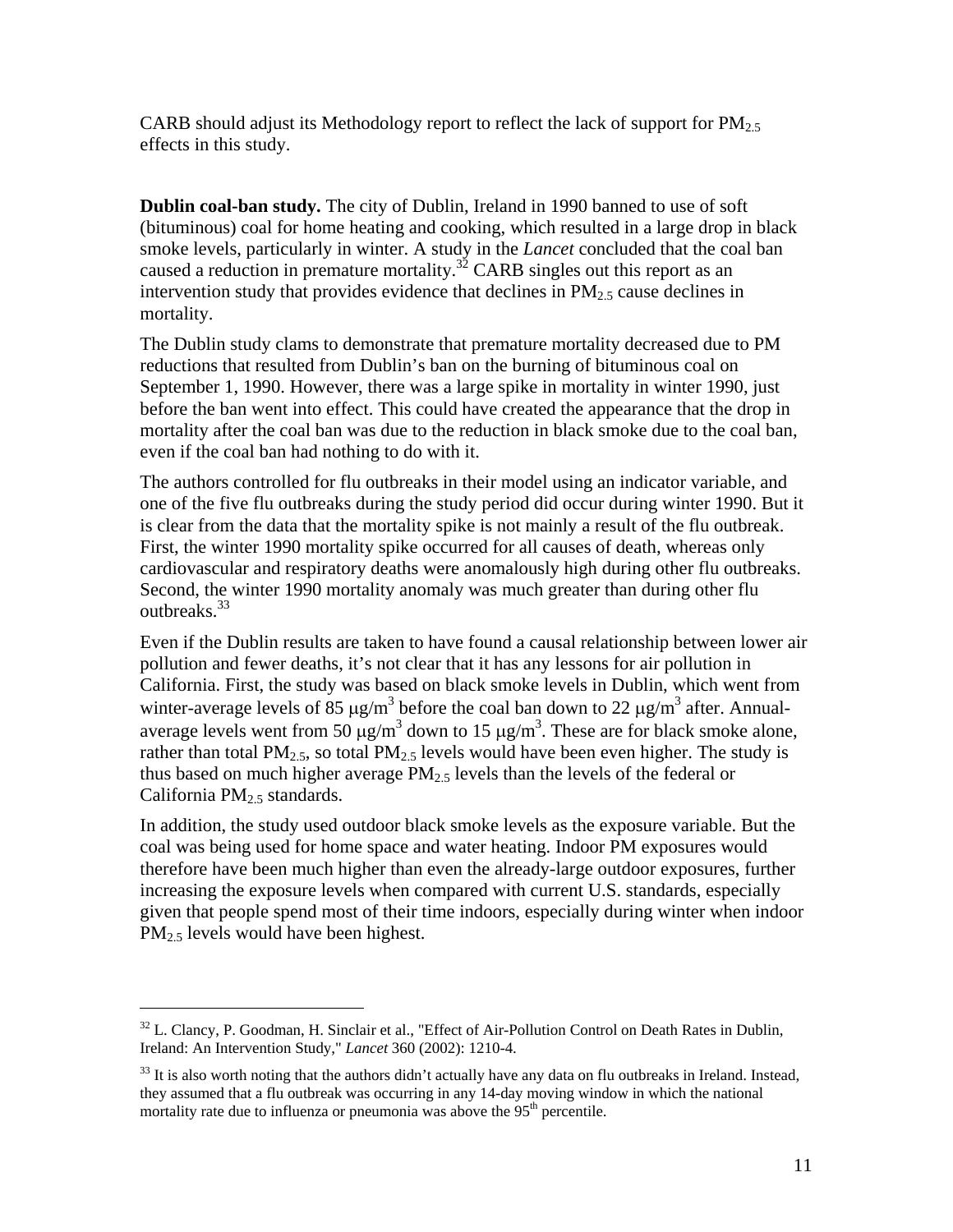Overall, the Dublin study isn't all CARB cracks it up to be and in any case is irrelevant for PM levels and routes of exposure in California. CARB's Methodology report should be adjusted to reflect this.

## **CARB Must Go Back to the Drawing Board**

Before finalizing the Methodology report, CARB must consider the full weight and strength of the evidence, including evidence against causal associations of air pollution and mortality, weaknesses in the studies that purport to demonstrate a causal connection, and evidence on the fundamental validity of the methods used to make causal claims. Furthermore, CARB must take these steps within a framework that includes genuinely independent scientists both from within and outside air pollution epidemiology.

In order to ensure that CARB's estimate of  $PM_{2.5}$  health effects reflects the real-world validity of PM<sub>2.5</sub> studies, and the real-world likelihood of harm from current, historically low levels of  $PM_{2.5}$ , I offer the following recommendations:

1. CARB should step back and assess whether observational epidemiology studies are capable of providing reliable information on the existence of small risks. Observational studies are the main justification for the claim of a causal association between air pollution and premature death, but they are also the weakest form evidence.

As shown in these comments, there is good reason to discount the results observational studies, due to the inherent weaknesses and biases in the methods themselves, and due to the clear influence of data mining and publication bias. These factors work to inflate apparent harm from air pollution. In addition, experimental studies with both humans and animals don't support a causal air pollution-mortality association, contradicting the observational studies.

There are thousands of observational studies claiming to provide support for a causal association between low-level air pollution and risk of death. But implementing invalid techniques over and over again doesn't improve their validity.

- 2. CARB should not to omit or mischaracterize contrary evidence, and should take a more critical look at studies claiming to support a causal association between air pollution and mortality. My comments provide a few examples of such omissions and mischaracterizations, but there are many more.
- 3. EPA's Expert Elicitation suffers from serious biases and conflicts of interest that render it's results invalid. CARB should not base its conclusions about the health effects of  $PM_{2.5}$  on the Expert Elicitation and should not give the Expert Elicitation a prominent role in its Methodology report.
- 4. CARB's analysis suffers from biases and conflicts of interest similar to those of EPA's Expert Elicitation. To ensure that CARB's report receives a genuine critical evaluation before its release, CARB should include among its advisors and peer reviewers (1) epidemiologists who have provided evidence against the existence of a